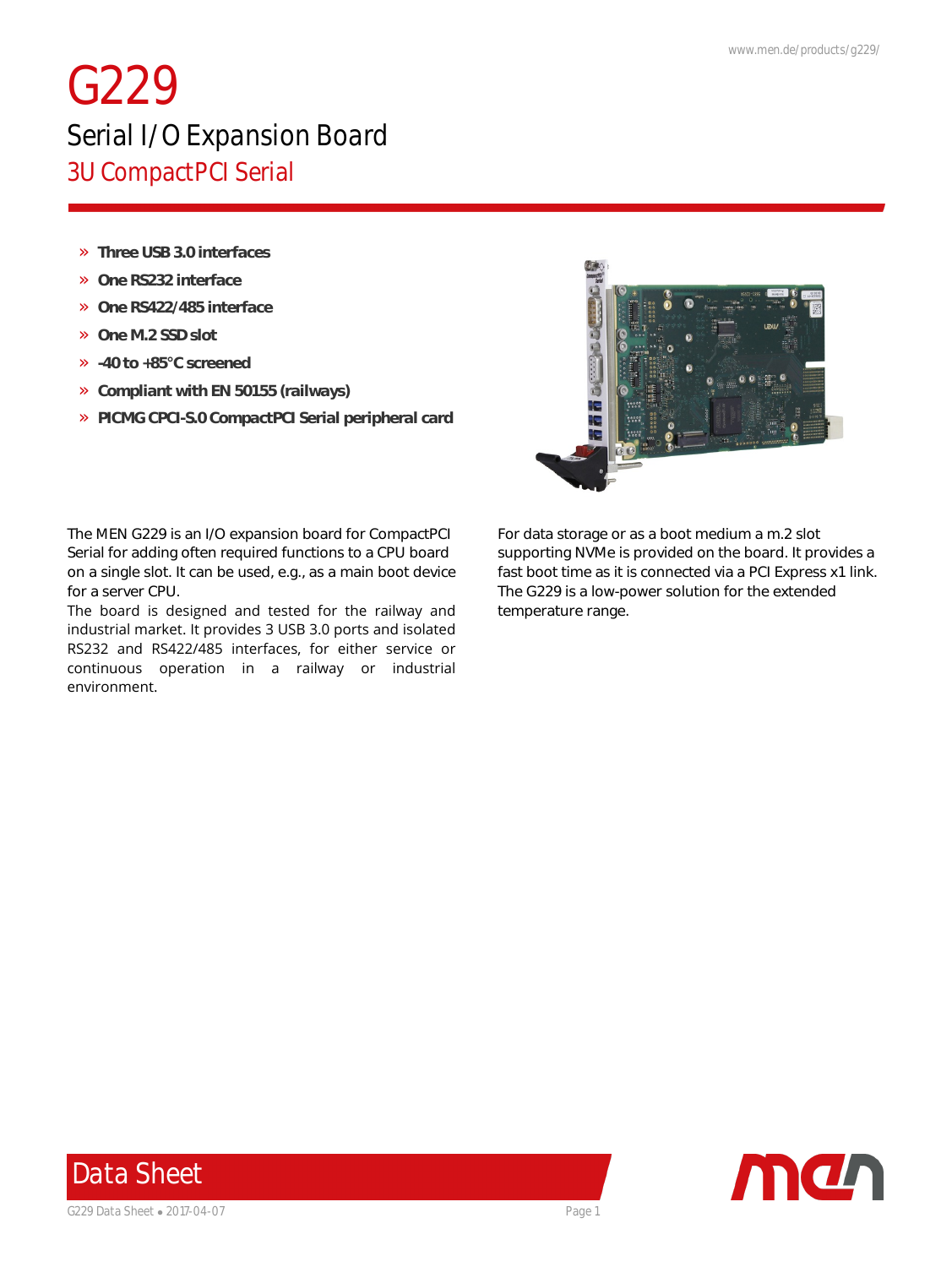



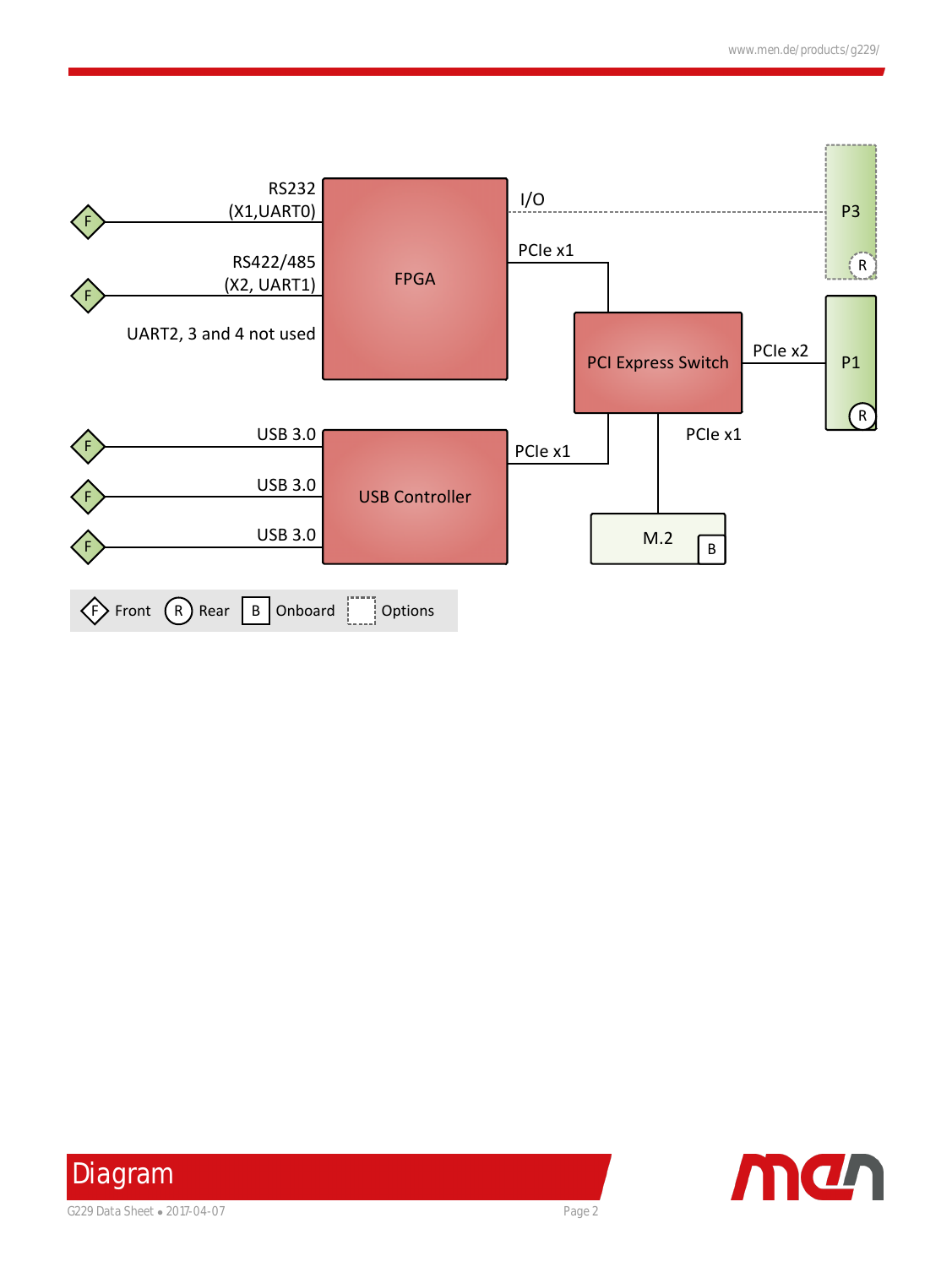| <b>Front Interfaces</b>                       | $\blacksquare$ USB<br>□ Three Type A connectors, USB 3.0<br>■ RS232<br>□ D-Sub connector at front panel<br>□ Handshake lines: RTS, CTS<br>■ RS422/485<br>□ D-Sub connector at front panel<br>$\Box$ Full duplex                                                                                                                                                                  |
|-----------------------------------------------|----------------------------------------------------------------------------------------------------------------------------------------------------------------------------------------------------------------------------------------------------------------------------------------------------------------------------------------------------------------------------------|
| <b>Mass Storage</b>                           | ■ m.2 slot for NVMe                                                                                                                                                                                                                                                                                                                                                              |
| <b>Backplane Standard</b>                     | Compliance with CompactPCI Serial PICMG CPCI-S.0 Specification<br>Peripheral slot<br>Host connection:<br>m.<br>□ One PCI Express x2 link, PCIe 2.x                                                                                                                                                                                                                               |
| <b>Electrical Specifications</b>              | ■ Supply voltage<br>$\Box$ +12 V (-5%/+5%)<br>Power consumption<br>$\Box$ 4.91 W max.<br>$\Box$ 2.79 W typ.                                                                                                                                                                                                                                                                      |
| <b>Mechanical Specifications</b>              | Dimensions<br>$\Box$ 3U, 4 HP<br>□ Only slim guide rails can be used in Heitec housings (included in delivery)<br>$\blacksquare$ Weight<br>□ 178 g (model 02G229-01)                                                                                                                                                                                                             |
| <b>Environmental</b><br><b>Specifications</b> | Temperature range (operation)<br><b>COL</b><br>$\Box$ -40°C to +70°C (screened)<br>$\Box$ Airflow: min. 1.5 m/s<br>■ Temperature range (storage): -40°C to +85°C<br>Cooling concept<br>□ Air-cooled<br>□ Conduction-cooled in MEN CCA frame<br>Humidity: EN 60068-2-30, EN 50155<br>Altitude: -300 m to +3000 m<br>■ Shock: EN 50155<br>Vibration: EN 50155<br>Conformal coating |
| <b>Reliability</b>                            | ■ MTBF: 630 662 h @ 40°C according to IEC/TR 62380 (RDF 2000)                                                                                                                                                                                                                                                                                                                    |
| <b>Safety</b>                                 | ■ Electrical Safety<br>$\Box$ EN 62368-1 (former EN 60950-1)<br>$\Box$ EN 50153<br>Flammability (PCBs)<br>$\Box$ UL 94 V-0                                                                                                                                                                                                                                                       |
| <b>EMC</b>                                    | EMC Radiated Emission: EN 55022, EN 50121-3-2 class B<br>EMC Conducted Emission: EN 55022, EN 50121-3-2 class B<br>EMC Immunity: EN 55024, EN 50121-3-2                                                                                                                                                                                                                          |



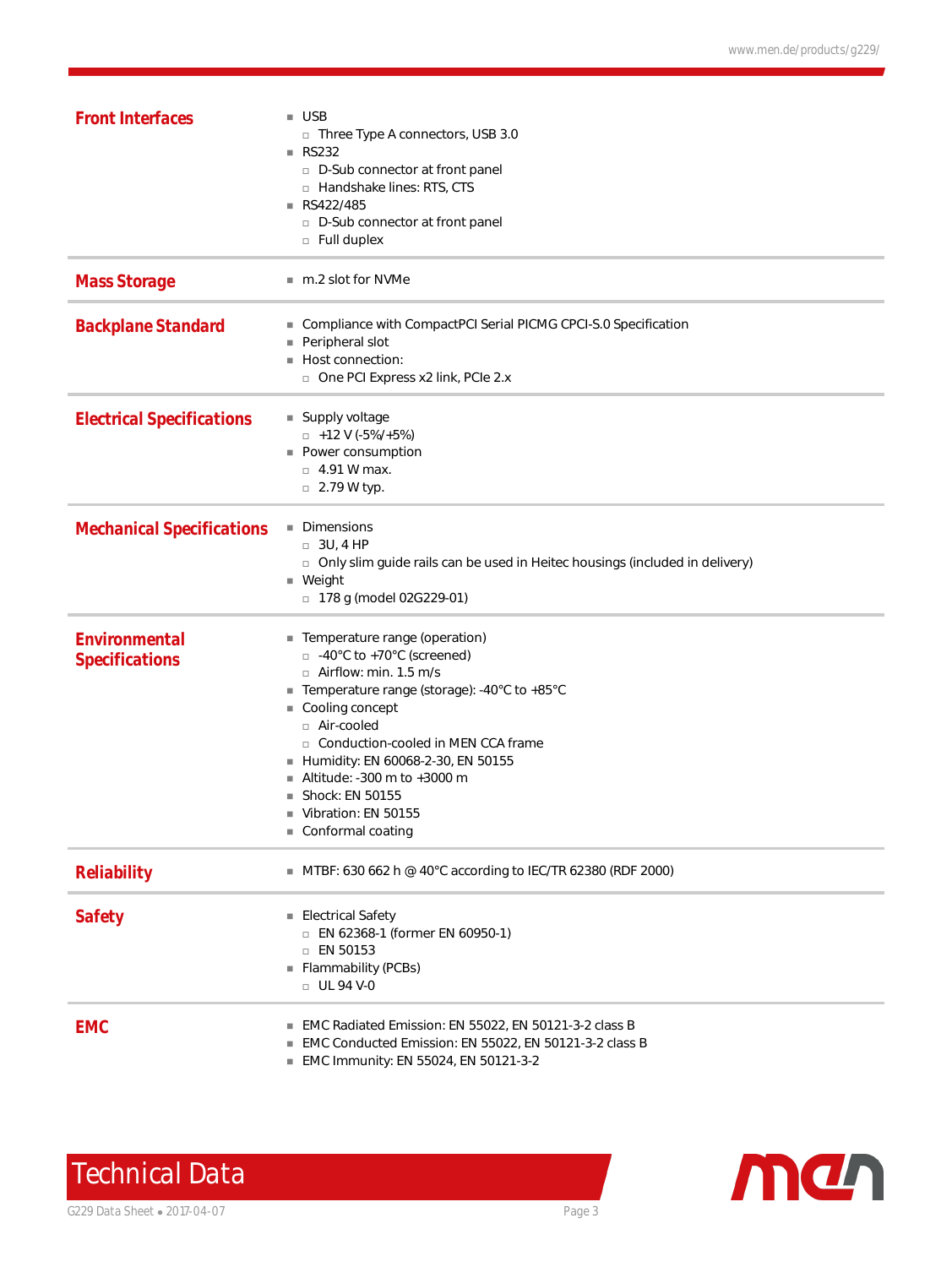# **Software Support No. 1976** Windows

- 
- $\blacksquare$  Linux
- n [For more information on supported operating system versions and drivers see Software.](https://www.men.de/products/02G229-.html#downl)